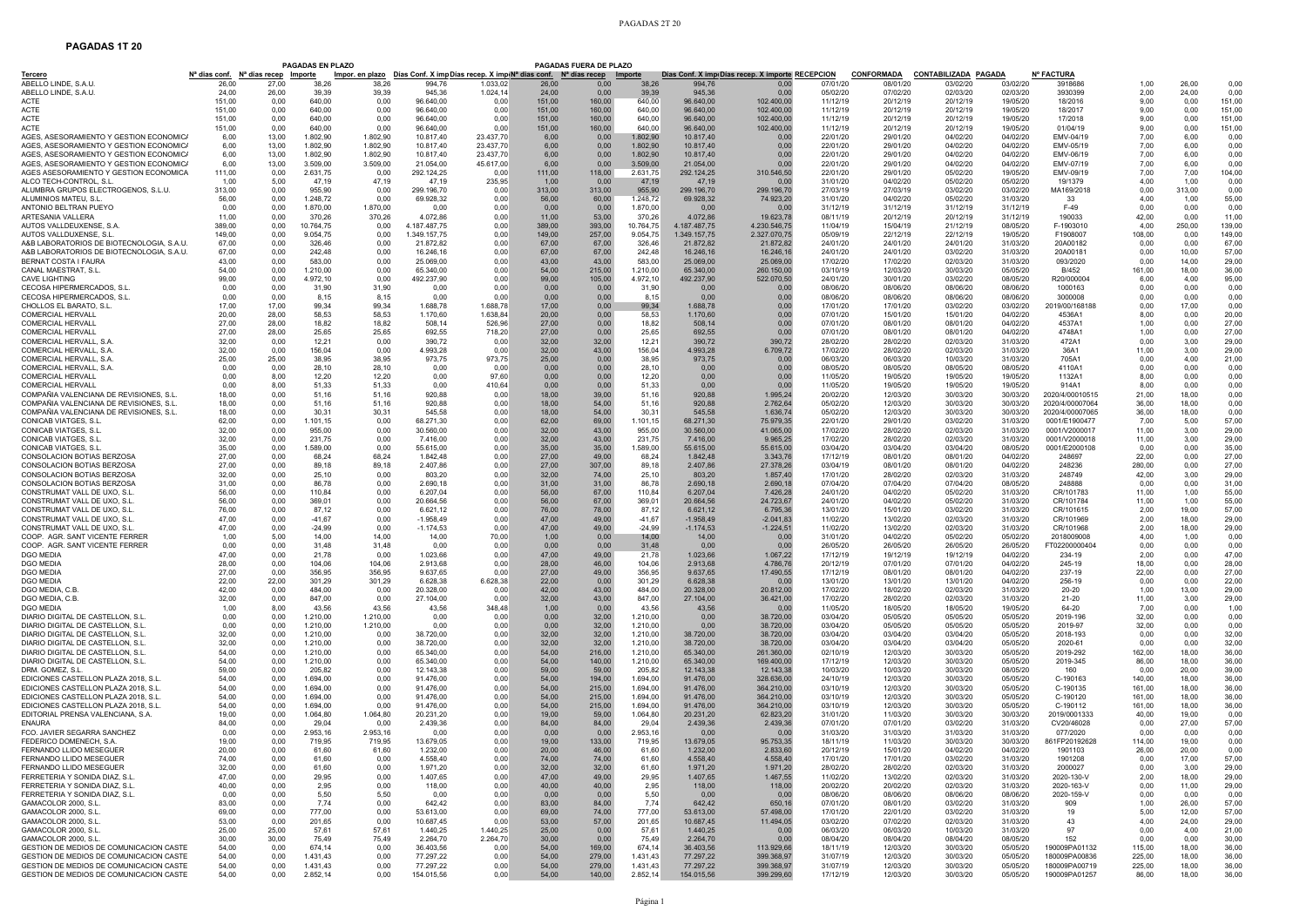| GESTION DE MEDIOS DE COMUNICACION CASTE                                       | 54,00           | 0,00           | 3.442,62             | 0.00                 | 185.901,48              | 0,00                   | 54,00           | 257,00          | PAGADAS 2T 20<br>3.442,62 | 185.901,48              | 884.753,34              | 22/08/19             | 12/03/20             | 30/03/20             | 05/05/20             | 190009PA00774                    | 203,00         | 18,00          | 36,00           |
|-------------------------------------------------------------------------------|-----------------|----------------|----------------------|----------------------|-------------------------|------------------------|-----------------|-----------------|---------------------------|-------------------------|-------------------------|----------------------|----------------------|----------------------|----------------------|----------------------------------|----------------|----------------|-----------------|
| GESTION DE MEDIOS DE COMUNICACION CASTE<br>GESTION Y RECICLAJE LA PLANA, S.L. | 53,00<br>47.00  | 0.00<br>0,00   | 674,14<br>132,00     | 0.00<br>0,00         | 35.729,42<br>6.204,00   | 0.00<br>0.00           | 53.00<br>47,00  | 207,00<br>53,00 | 674,14<br>132,00          | 35.729,42<br>6.204,00   | 139.546,98<br>6.996,00  | 11/10/19<br>07/02/20 | 13/03/20<br>13/02/20 | 30/03/20<br>02/03/20 | 05/05/20<br>31/03/20 | 190009PA00995<br>V/31            | 154.00<br>6,00 | 17,00<br>18,00 | 36,00<br>29.00  |
| GORELEC SUMINISTROS, S.L.                                                     | 32,00           | 0,00           | 512,22               | 0,00                 | 16.391,04               | 0.00                   | 32,00           | 40,00           | 512,22                    | 16.391,04               | 20.488,80               | 20/02/20             | 28/02/20             | 02/03/20             | 31/03/20             | FC20/206                         | 8,00           | 3,00           | 29,00           |
| <b>GORELEC SUMINISTROS, S.L.</b>                                              | 53,00           | 0,00           | 23,21                | 0,00                 | 1.230,13                | 0.00                   | 53.00           | 57,00           | 23,21                     | 1.230,13                | 1.322.97                | 03/02/20             | 07/02/20             | 02/03/20             | 31/03/20             | FC20/29                          | 4,00           | 24,00          | 29,00           |
| GORELEC SUMINISTROS, S.L.                                                     | 53,00           | 0,00           | 43,18                | 0,00                 | 2.288,54                | 0,00                   | 53,00           | 55,00           | 43,18                     | 2.288,54                | 2.374,90                | 05/02/20             | 07/02/20             | 02/03/20             | 31/03/20             | FC20/94                          | 2,00           | 24,00          | 29,00           |
| GORELEC SUMINISTROS, S.L.                                                     | 8.00            | 8,00           | 95.81                | 95,81                | 766.48                  | 766,48                 | 8.00            | 0,00            | 95.81                     | 766,48                  | 0.00                    | 11/05/20             | 11/05/20             | 18/05/20             | 19/05/20             | FC20/460                         | 0,00           | 7,00           | 1,00            |
| HELIOTEC 2006, S.L.<br><b>IBFRIA</b>                                          | 57,00<br>18,00  | 0,00<br>24,00  | 1.331,00<br>67.96    | 0,00<br>67,96        | 75.867,00<br>1.223,28   | 0.00<br>1.631,04       | 57,00<br>18,00  | 58,00<br>0,00   | 1.331,00<br>67,96         | 75.867,00<br>1.223,28   | 77.198,00<br>0,00       | 11/03/20<br>06/03/20 | 12/03/20<br>12/03/20 | 30/03/20<br>30/03/20 | 08/05/20<br>30/03/20 | 032-20<br>075-2390103094         | 1,00<br>6,00   | 18,00<br>18,00 | 39,00<br>0,00   |
| IBERIAN LYNX SONIDO PROFESIONAL, S.L.                                         | 29.00           | 29,00          | 641,30               | 641,30               | 18.597,70               | 18.597,70              | 29.00           | 0.00            | 641.30                    | 18.597,70               | 0.00                    | 02/03/20             | 02/03/20             | 02/03/20             | 31/03/20             | A-2019-120                       | 0,00           | 0.00           | 29,00           |
| IBEROELECTRA 3000, S.L.                                                       | 57,00           | 0,00           | 1.157,62             | 0,00                 | 65.984,34               | 0.00                   | 57,00           | 57,00           | 1.157,62                  | 65.984,34               | 65.984,34               | 13/01/20             | 13/01/20             | 10/03/20             | 10/03/20             | 2020-01-0000258                  | 0,00           | 57,00          | 0,00            |
| IBEROELECTRA 3000, S.L.                                                       | 0,00            | 1,00           | 1.284,06             | 1.284,06             | 0.00                    | 1.284,06               | 0,00            | 0,00            | 1.284,06                  | 0,00                    | 0.00                    | 27/05/20             | 28/05/20             | 28/05/20             | 28/05/20             | 2020-01-005322                   | 1,00           | 0,00           | 0,00            |
| IBEROELECTRA 3000, S.L.<br>IBEROELECTRA 3000, S.L.                            | 0.00<br>0,00    | 1.00<br>1,00   | 1.712,15<br>1.509,45 | 1.712,15<br>1.509,45 | 0,00<br>0,00            | 1.712,15<br>1.509,45   | 0.00<br>0,00    | 0,00<br>0,00    | 1.712,15<br>1.509,45      | 0.00<br>0.00            | 0,00<br>0,00            | 27/05/20<br>27/05/20 | 28/05/20<br>28/05/20 | 28/05/20<br>28/05/20 | 28/05/20<br>28/05/20 | 2020-01-001424<br>2020-01-002850 | 1,00<br>1,00   | 0.00<br>0,00   | 0,00<br>0,00    |
| IBEROELECTRA 3000, S.L.                                                       | 0,00            | 1,00           | 1.454,17             | 1.454,17             | 0,00                    | 1.454,17               | 0,00            | 0,00            | 1.454,17                  | 0.00                    | 0,00                    | 27/05/20             | 28/05/20             | 28/05/20             | 28/05/20             | 2020-01-00393                    | 1,00           | 0,00           | 0,00            |
| <b>IMFSAPI</b>                                                                | 84,00           | 0,00           | 1.512,20             | 0.00                 | 127.024,80              | 0.00                   | 84,00           | 84,00           | 1.512,20                  | 127.024,80              | 127.024,80              | 12/11/19             | 12/11/19             | 12/11/19             | 04/02/20             | 461N190192                       | 0,00           | 0,00           | 84,00           |
| <b>IMESAPI</b>                                                                | 22,00           | 22,00          | 1.512,20             | 1.512,20             | 33.268,40               | 33.268,40              | 22,00           | 0,00            | 1.512,20                  | 33.268,40               | 0.00                    | 13/01/20             | 13/01/20             | 13/01/20             | 04/02/20             | 461N190208                       | 0,00           | 0,00           | 22,00           |
| <b>IMESAPI</b><br><b>IMESAPI</b>                                              | 22.00<br>22.00  | 22,00          | 202,87               | 202,87               | 4.463,14<br>15.294,84   | 4.463.14<br>15.294,84  | 22,00<br>22.00  | 0,00            | 202.87<br>695,22          | 4.463.14<br>15.294,84   | 0,00<br>0.00            | 13/01/20<br>13/01/20 | 13/01/20<br>13/01/20 | 13/01/20<br>13/01/20 | 04/02/20<br>04/02/20 | 461N190229<br>461N190230         | 0,00           | 0,00<br>0,00   | 22,00<br>22,00  |
| <b>IMESAPI</b>                                                                | 102,00          | 22,00<br>0,00  | 695,22<br>459,17     | 695,22<br>0,00       | 46.835,34               | 0.00                   | 102,00          | 0,00<br>102,00  | 459,17                    | 46.835,34               | 46.835,34               | 27/01/20             | 27/01/20             | 03/02/20             | 08/05/20             | 461N190078                       | 0,00<br>0,00   | 7,00           | 95,00           |
| <b>IMFSAPI</b>                                                                | 102.00          | 0.00           | 552,41               | 0,00                 | 56.345,82               | 0.00                   | 102.00          | 102,00          | 552,41                    | 56.345,82               | 56.345,82               | 27/01/20             | 27/01/20             | 03/02/20             | 08/05/20             | 461N190079                       | 0,00           | 7,00           | 95,00           |
| <b>IMESAPI</b>                                                                | 102,00          | 0,00           | 1.554,85             | 0,00                 | 158.594,70              | 0.00                   | 102,00          | 102,00          | 1.554,85                  | 158.594,70              | 158.594,70              | 27/01/20             | 27/01/20             | 03/02/20             | 08/05/20             | 461N190021                       | 0,00           | 7,00           | 95,00           |
| <b>IMFSAPI</b><br>JOSE MARIA LORENZO GONZALEZ                                 | 113,00<br>43.00 | 0,00<br>0.00   | 5.165,07<br>1.020.30 | 0,00<br>0.00         | 583.652,91<br>43.872,90 | 0,00<br>0.00           | 113,00<br>43.00 | 113,00<br>43.00 | 5.165,07<br>1.020,30      | 583.652,91<br>43,872.90 | 583.652,91<br>43.872,90 | 27/01/20<br>17/02/20 | 27/01/20<br>17/02/20 | 03/02/20<br>02/03/20 | 19/05/20<br>31/03/20 | 461N190102<br>52                 | 0,00<br>0.00   | 7,00<br>14.00  | 106,00<br>29.00 |
| JOSE MILAN GOMEZ                                                              | 62,00           | 0,00           | 1.180,72             | 0,00                 | 73.204,64               | 0,00                   | 62,00           | 105,00          | 1.180,72                  | 73.204,64               | 123.975,60              | 17/12/19             | 29/01/20             | 03/02/20             | 31/03/20             | 133                              | 43,00          | 5,00           | 57,00           |
| JUGUETES BARATIJAS MARTINEZ, S.L                                              | 0,00            | 0,00           | 15,85                | 15,85                | 0,00                    | 0,00                   | 0,00            | 0,00            | 15,85                     | 0,00                    | 0,00                    | 08/06/20             | 08/06/20             | 08/06/20             | 08/06/20             | C43/5                            | 0,00           | 0,00           | 0,00            |
| I A VALL PAPERERIA, S.L.U.                                                    | 0.00            | 0.00           | 25.00                | 25,00                | 0.00                    | 0.00                   | 0.00            | 0,00            | 25,00                     | 0.00                    | 0.00                    | 08/06/20             | 08/06/20             | 08/06/20             | 08/06/20             | A-092976                         | 0,00           | 0.00           | 0,00            |
| LYDIA JOVER MOLINER                                                           | 28,00           | 28,00          | 847,00               | 847,00               | 23.716,00               | 23.716,00              | 28,00           | 0,00            | 847,00                    | 23.716,00               | 0,00                    | 02/06/20             | 02/06/20             | 02/06/20             | 30/06/20             | 672                              | 0,00           | 0,00           | 28,00           |
| LYDIA JOVER MOLINER<br>LYDIA JOVER MOLINER                                    | 28.00<br>28.00  | 28.00<br>28,00 | 968.00<br>968,00     | 968,00<br>968,00     | 27.104,00<br>27.104,00  | 27.104.00<br>27.104.00 | 28.00<br>28.00  | 0,00<br>0,00    | 968.00<br>968,00          | 27.104,00<br>27.104,00  | 0,00<br>0,00            | 02/06/20<br>02/06/20 | 02/06/20<br>02/06/20 | 02/06/20<br>02/06/20 | 30/06/20<br>30/06/20 | 47<br>85                         | 0,00<br>0,00   | 0,00<br>0,00   | 28,00<br>28,00  |
| LYDIA JOVER MOLINER                                                           | 28,00           | 28,00          | 968,00               | 968,00               | 27.104,00               | 27.104,00              | 28,00           | 0,00            | 968,00                    | 27.104,00               | 0,00                    | 02/06/20             | 02/06/20             | 02/06/20             | 30/06/20             | 140                              | 0,00           | 0,00           | 28,00           |
| LYDIA JOVER MOLINER                                                           | 28.00           | 28,00          | 847.00               | 847.00               | 23.716,00               | 23.716.00              | 28.00           | 0.00            | 847.00                    | 23,716.00               | 0.00                    | 02/06/20             | 02/06/20             | 02/06/20             | 30/06/20             | 209                              | 0,00           | 0.00           | 28,00           |
| LYDIA JOVER MOLINER                                                           | 28.00           | 28,00          | 968,00               | 968,00               | 27.104,00               | 27.104.00              | 28.00           | 0,00            | 968.00                    | 27.104,00               | 0,00                    | 02/06/20             | 02/06/20             | 02/06/20             | 30/06/20             | 246                              | 0,00           | 0,00           | 28,00           |
| LOOMIS SPAIN, S.A.<br><b>LOOMIS SPAIN, S.A</b>                                | 1.00<br>1.00    | 5,00<br>5,00   | 488,84<br>488,84     | 488,84<br>488,84     | 488,84<br>488,84        | 2.444,20<br>2.444,20   | 1,00<br>1.00    | 0,00<br>0,00    | 488,84<br>488,84          | 488,84<br>488.84        | 0,00<br>0,00            | 31/01/20<br>31/01/20 | 04/02/20<br>04/02/20 | 05/02/20<br>05/02/20 | 05/02/20<br>05/02/20 | 1206R190048<br>1207R190058       | 4,00<br>4,00   | 1,00<br>1,00   | 0,00<br>0,00    |
| LOOMIS SPAIN, S.A                                                             | 18,00           | 20,00          | 488,84               | 488,84               | 8.799,12                | 9.776,80               | 18,00           | 0,00            | 488.84                    | 8.799,12                | 0,00                    | 11/02/20             | 13/02/20             | 02/03/20             | 02/03/20             | 1201R210001                      | 2,00           | 18,00          | 0,00            |
| <b>LOOMIS SPAIN, S.A.</b>                                                     | 0,00            | 0,00           | 315,39               | 315,39               | 0,00                    | 0,00                   | 0,00            | 0,00            | 315,39                    | 0.00                    | 0,00                    | 31/03/20             | 31/03/20             | 31/03/20             | 31/03/20             | 1203R210021                      | 0,00           | 0,00           | 0,00            |
| LOOMIS SPAIN, S.A                                                             | 0.00            | 0,00           | 488,84               | 488,84               | 0,00                    | 0.00                   | 0.00            | 0,00            | 488.84                    | 0.00                    | 0,00                    | 30/03/20             | 30/03/20             | 30/03/20             | 30/03/20             | 1202R210011                      | 0,00           | 0,00           | 0,00            |
| LOOMIS SPAIN, S.A.<br>LOOMIS SPAIN, S.A.                                      | 0,00<br>1,00    | 7,00<br>1,00   | 90,07<br>58,08       | 90,07<br>58,08       | 0,00<br>58,08           | 630,49<br>58.08        | 0,00<br>1,00    | 0,00<br>0,00    | 90,07<br>58.08            | 0,00<br>58,08           | 0,00<br>0,00            | 11/05/20<br>08/06/20 | 18/05/20<br>08/06/20 | 18/05/20<br>09/06/20 | 18/05/20<br>09/06/20 | 1204R210031<br>1205R21004        | 7,00<br>0,00   | 0,00<br>1,00   | 0,00<br>0,00    |
| <b>MARIA RIPOLL VIVES</b>                                                     | 0,00            | 27,00          | 259,70               | 259,70               | 0,00                    | 7.011.90               | 0,00            | 0,00            | 259,70                    | 0.00                    | 0,00                    | 04/03/20             | 31/03/20             | 31/03/20             | 31/03/20             | F20/0011                         | 27,00          | 0,00           | 0,00            |
| MARIA RIPOLL VIVES                                                            | 21,00           | 21,00          | 1.020,25             | 1.020,25             | 21.425,25               | 21.425,25              | 21,00           | 0,00            | 1.020,25                  | 21.425,25               | 0,00                    | 09/06/20             | 09/06/20             | 09/06/20             | 30/06/20             | F20/0043                         | 0,00           | 0,00           | 21,00           |
| MARIA ZAMORA CASTELLÓ                                                         | 2,00            | 3,00           | 950,00               | 950,00               | 1.900,00                | 2.850,00               | 2.00            | 0,00            | 950,00                    | 1.900,00                | 0,00                    | 28/03/20             | 29/03/20             | 31/03/20             | 31/03/20             | 2020/0001                        | 1,00           | 2.00           | 0,00            |
| MARIA ZAMORA CASTELLÓ<br>MARIA ZAMORA CASTELLÓ                                | 0.00<br>1.00    | 0.00<br>2,00   | 960,00<br>965,00     | 960.00<br>965,00     | 0,00<br>965,00          | 0.00<br>1.930,00       | 0.00<br>1,00    | 0.00<br>0,00    | 960.00<br>965,00          | 0.00<br>965,00          | 0,00<br>0,00            | 31/03/20<br>28/03/20 | 31/03/20<br>29/03/20 | 31/03/20<br>30/03/20 | 31/03/20<br>30/03/20 | 2019/0010<br>2020/0002           | 0,00<br>1,00   | 0,00<br>1,00   | 0,00<br>0,00    |
| MARIA ZAMORA CASTELLÓ                                                         | 1.00            | 8,00           | 487,00               | 487,00               | 487,00                  | 3.896.00               | 1.00            | 0,00            | 487,00                    | 487.00                  | 0,00                    | 11/05/20             | 18/05/20             | 18/05/20             | 19/05/20             | 2020/0004                        | 7,00           | 0,00           | 1,00            |
| MARIA ZAMORA CASTELLO                                                         | 1,00            | 8,00           | 475,00               | 475,00               | 475,00                  | 3.800,00               | 1,00            | 0,00            | 475,00                    | 475,00                  | 0,00                    | 11/05/20             | 18/05/20             | 18/05/20             | 19/05/20             | 2020/0003                        | 7,00           | 0.00           | 1,00            |
| MANANTIAL DE IDEAS, S.L.<br>MANANTIAL DE IDEAS, S.L.                          | 21,00<br>24.00  | 21,00<br>26.00 | 368,87<br>85.79      | 368,87               | 7.746,27                | 7.746,27               | 21,00<br>24,00  | 0,00<br>0,00    | 368,87<br>85.79           | 7.746,27<br>2.058,96    | 0,00<br>0,00            | 13/01/20<br>05/02/20 | 13/01/20             | 03/02/20<br>02/03/20 | 03/02/20<br>02/03/20 | 20000100<br>20000373             | 0,00<br>2,00   | 21,00<br>24,00 | 0,00<br>0,00    |
| MANANTIAL DE IDEAS, S.L.                                                      | 0,00            | 0,00           | 252,08               | 85,79<br>252,08      | 2.058,96<br>0,00        | 2.230,54<br>0.00       | 0,00            | 0,00            | 252,08                    | 0,00                    | 0,00                    | 31/03/20             | 07/02/20<br>31/03/20 | 31/03/20             | 31/03/20             | 20000808                         | 0,00           | 0,00           | 0,00            |
| MANANTIAL DE IDEAS, S.L.                                                      | 0,00            | 15,00          | 444,52               | 444,52               | 0,00                    | 6.667,80               | 0,00            | 0,00            | 444,52                    | 0,00                    | 0,00                    | 16/03/20             | 31/03/20             | 31/03/20             | 31/03/20             | 20000769                         | 15,00          | 0,00           | 0,00            |
| MANANTIAL DE IDEAS, S.L.                                                      | 0,00            | 0,00           | 504,16               | 504,16               | 0,00                    | 0.00                   | 0.00            | 0,00            | 504.16                    | 0.00                    | 0.00                    | 05/05/20             | 05/05/20             | 05/05/20             | 05/05/20             | 20000917                         | 0,00           | 0,00           | 0,00            |
| MANANTIAL DE IDEAS<br>MANUFACTURAS ARTESANIA ESPAÑOLA, S.L                    | 154,00<br>18.00 | 0,00<br>24,00  | 654,27<br>181,50     | 0,00<br>181,50       | 100.757,58<br>3.267.00  | 0.00<br>4.356.00       | 154,00<br>18.00 | 154,00<br>0,00  | 654,27<br>181.50          | 100.757,58<br>3.267,00  | 100.757,58<br>0.00      | 17/12/19<br>07/02/20 | 17/12/19<br>13/02/20 | 20/12/19<br>02/03/20 | 19/05/20<br>02/03/20 | 19003073<br>1000092              | 0,00<br>6,00   | 3,00<br>18,00  | 151,00<br>0,00  |
| MANUTAN S.I.                                                                  | 24.00           | 26,00          | 454,77               | 454,77               | 10.914,48               | 11.824,02              | 24.00           | 0,00            | 454,77                    | 10.914.48               | 0.00                    | 05/02/20             | 07/02/20             | 02/03/20             | 02/03/20             | M000035280                       | 2,00           | 24.00          | 0,00            |
| MERCEDES GARGALLO LOPEZ                                                       | 57,00           | 0,00           | 507,00               | 0,00                 | 28.899,00               | 0.00                   | 57,00           | 73,00           | 507,00                    | 28.899,00               | 37.011,00               | 25/02/20             | 12/03/20             | 30/03/20             | 08/05/20             | A/200008                         | 16,00          | 18,00          | 39,00           |
| MOTOCICLOS SERRANO, S.L.U                                                     | 46.00           | 0,00           | 49.13                | 0.00                 | 2.259.98                | 0.00                   | 46.00           | 46,00           | 49.13                     | 2.259.98                | 2.259.98                | 20/12/19             | 20/12/19             | 20/12/19             | 04/02/20             | 191853                           | 0,00           | 0.00           | 46,00           |
| MOTOCICLOS SERRANO, S.L.U<br>MOTOCICLOS SERRANO, S.L.U                        | 56.00<br>7,00   | 0,00<br>7,00   | 49,85<br>101,07      | 0.00<br>101,07       | 2.791,60<br>707,49      | 0.00<br>707,49         | 56.00<br>7,00   | 56,00<br>0,00   | 49,85<br>101,07           | 2.791,60<br>707,49      | 2.791,60<br>0,00        | 04/02/20<br>28/04/20 | 04/02/20<br>28/04/20 | 04/02/20<br>05/05/20 | 31/03/20<br>05/05/20 | 200093<br>191374                 | 0,00<br>0,00   | 0,00<br>7,00   | 56,00<br>0,00   |
| MOTOCICLOS SERRANO, S.L.U                                                     | 7.00            | 7,00           | 24.93                | 24.93                | 174.51                  | 174.51                 | 7.00            | 0,00            | 24.93                     | 174.51                  | 0.00                    | 28/04/20             | 28/04/20             | 05/05/20             | 05/05/20             | 191375                           | 0,00           | 7.00           | 0,00            |
| MOTOCICLOS SERRANO, S.L.U.                                                    | 7,00            | 7,00           | 43,05                | 43,05                | 301,35                  | 301,35                 | 7,00            | 0,00            | 43,05                     | 301,35                  | 0,00                    | 28/04/20             | 28/04/20             | 05/05/20             | 05/05/20             | 191373                           | 0,00           | 7,00           | 0,00            |
| MOTOCICLOS SERRANO, S.L.U.<br>MOTOCICLOS SERRANO, S.L.U                       | 7,00<br>7,00    | 7,00<br>7,00   | 121,50<br>37,03      | 121,50<br>37,03      | 850,50<br>259,21        | 850,50<br>259,21       | 7,00<br>7,00    | 0,00<br>0,00    | 121,50<br>37,03           | 850,50<br>259,21        | 0,00<br>0,00            | 28/04/20<br>28/04/20 | 28/04/20<br>28/04/20 | 05/05/20<br>05/05/20 | 05/05/20<br>05/05/20 | 190511<br>191229                 | 0,00<br>0,00   | 7,00<br>7,00   | 0,00<br>0,00    |
| M <sup>®</sup> DOLORES SANCHEZ DIAZ                                           | 0,00            | 0,00           | 23,97                | 23,97                | 0,00                    | 0,00                   | 0,00            | 0,00            | 23,97                     | 0,00                    | 0,00                    | 08/06/20             | 08/06/20             | 08/06/20             | 08/06/20             | 77                               | 0,00           | 0,00           | 0,00            |
| NATURGY IBERIA, S.A.                                                          | 0,00            | 0,00           | 5.216,13             | 5.216.13             | 0,00                    | 0.00                   | 0.00            | 0,00            | 5.216,13                  | 0.00                    | 0,00                    | 03/02/20             | 03/02/20             | 03/02/20             | 03/02/20             | 2020FA00009764                   | 0,00           | 0.00           | 0.00            |
| NATURGY IBFRIA S A                                                            | 0,00            | 3,00           | 4.325,33             | 4.325,33             | 0,00                    | 12.975,99              | 0,00            | 0,00            | 4.325.33                  | 0.00                    | 0,00                    | 31/01/20             | 03/02/20             | 03/02/20             | 03/02/20             | FE19321317121131                 | 3,00           | 0,00           | 0,00            |
| NATURGY IBERIA, S.A.<br>NATURGY IBERIA, S.A                                   | 0,00<br>0,00    | 3.00<br>3,00   | 856,11<br>3.794,68   | 856,11<br>3.794,68   | 0,00<br>0,00            | 2.568,33<br>11.384,04  | 0,00<br>0.00    | 0,00<br>0,00    | 856,11<br>3.794,68        | 0,00<br>0.00            | 0,00<br>0,00            | 31/01/20<br>31/01/20 | 03/02/20<br>03/02/20 | 03/02/20<br>03/02/20 | 03/02/20<br>03/02/20 | 2019FA00077618<br>2019FA00060449 | 3,00<br>3,00   | 0,00<br>0.00   | 0,00<br>0.00    |
| NATURGY IBERIA, S.A                                                           | 0,00            | 3,00           | 1.887,70             | 1.887,70             | 0,00                    | 5.663.10               | 0,00            | 0,00            | 1.887,70                  | 0.00                    | 0,00                    | 31/01/20             | 03/02/20             | 03/02/20             | 03/02/20             | 2019FA00017571                   | 3,00           | 0,00           | 0,00            |
| NATURGY IBERIA, S.A.                                                          | 19,00           | 19,00          | 2.654,39             | 2.654,39             | 50.433,41               | 50.433,41              | 19,00           | 0,00            | 2.654,39                  | 50.433,41               | 0,00                    | 20/02/20             | 20/02/20             | 10/03/20             | 10/03/20             | 2020FA0001747                    | 0,00           | 19,00          | 0.00            |
| NATURGY IBERIA, S.A.                                                          | 0.00            | 0.00           | 6,57                 | 6.57                 | 0.00                    | 0.00                   | 0,00            | 32,00           | 6.57                      | 0.00                    | 210,24                  | 03/04/20             | 05/05/20             | 05/05/20             | 05/05/20             | 2020FA00026978                   | 32,00          | 0,00           | 0,00            |
| NATURGY IBERIA, S.A.<br>NATURGY IBERIA, S.A.                                  | 0,00<br>0,00    | 1,00<br>1,00   | 3.794,68<br>1.829,24 | 3.794,68<br>1.829,24 | 0,00<br>0,00            | 3.794,68<br>1.829,24   | 0,00<br>0,00    | 0,00<br>0,00    | 3.794,68<br>1.829,24      | 0,00<br>0,00            | 0.00<br>0,00            | 27/05/20<br>27/05/20 | 28/05/20<br>28/05/20 | 28/05/20<br>28/05/20 | 28/05/20<br>28/05/20 | 2019FA0060449<br>2020FA00026220  | 1,00<br>1,00   | 0,00<br>0,00   | 0,00<br>0,00    |
| NATURGY IBERIA, S.A                                                           | 0.00            | 1.00           | 1.130,03             | 1.130,03             | 0,00                    | 1.130,03               | 0.00            | 0,00            | 1.130.03                  | 0.00                    | 0,00                    | 27/05/20             | 28/05/20             | 28/05/20             | 28/05/20             | 2020FA00033834                   | 1,00           | 0,00           | 0,00            |
| NATURGY IBERIA, S.A.                                                          | 0,00            | 1,00           | 34,09                | 34.09                | 0,00                    | 34,09                  | 0,00            | 0,00            | 34,09                     | 0,00                    | 0,00                    | 27/05/20             | 28/05/20             | 28/05/20             | 28/05/20             | 2020EA00035776                   | 1,00           | 0,00           | 0,00            |
| NATURGY IBERIA, S.A.                                                          | 0.00            | 1.00           | 828,00               | 828,00               | 0,00                    | 828,00                 | 0,00            | 0,00            | 828,00                    | 0.00                    | 0,00                    | 27/05/20             | 28/05/20             | 28/05/20             | 28/05/20             | 2020FA00042562                   | 1,00           | 0.00           | 0,00            |
| NATURGY IBERIA, S.A.<br>nATURGY IBERIA, S.A.                                  | 0.00<br>0,00    | 0.00<br>0,00   | 3.401.60<br>4.697,47 | 3.401.60<br>4.697,47 | 0.00<br>0.00            | 0.00<br>0,00           | 0.00<br>0.00    | 0.00<br>0,00    | 3.401.60<br>4 697 47      | 0.00<br>0.00            | 0.00<br>0.00            | 16/06/20<br>16/06/20 | 16/06/20<br>16/06/20 | 16/06/20<br>16/06/20 | 16/06/20<br>16/06/20 | 20321321625898<br>20321319276931 | 0.00<br>0,00   | 0.00<br>0.00   | 0,00<br>0,00    |
| NETYA                                                                         | 49.00           | 0,00           | 1.618,45             | 0.00                 | 79.304,05               | 0.00                   | 49.00           | 49,00           | 1.618,45                  | 79.304,05               | 79.304,05               | 17/12/19             | 17/12/19             | 17/12/19             | 04/02/20             | B-09714/19                       | 0,00           | 0.00           | 49,00           |
| NETYA                                                                         | 67,00           | 0.00           | 63,89                | 0.00                 | 4.280,63                | 0.00                   | 67.00           | 67.00           | 63,89                     | 4.280,63                | 4.280,63                | 24/01/20             | 24/01/20             | 03/02/20             | 31/03/20             | B-00219/20                       | 0,00           | 10.00          | 57,00           |
| NETYA<br>NOGUERA ABOGADOS                                                     | 33,00           | 0,00           | 1.216,36             | 0,00                 | 40.139,88               | 0.00                   | 33,00           | 35,00           | 1.216,36                  | 40.139,88               | 42.572,60               | 25/02/20             | 27/02/20             | 02/03/20             | 31/03/20             | B-01198/20                       | 2,00           | 4,00           | 29,00           |
| RAFAEL SANDALINES ESCRIG                                                      | 68.00<br>45,00  | 0.00<br>0,00   | 3.025,00<br>210,54   | 0,00<br>0,00         | 205.700,00<br>9.474,30  | 0.00<br>0,00           | 68,00<br>45,00  | 70,00<br>45,00  | 3.025,00<br>210,54        | 205.700,00<br>9.474,30  | 211.750,00<br>9.474,30  | 10/03/20<br>20/12/19 | 12/03/20<br>20/12/19 | 30/03/20<br>03/02/20 | 19/05/20<br>03/02/20 | N/000044/20<br>2019-FA-168       | 2,00<br>0,00   | 18,00<br>45,00 | 50,00<br>0,00   |
| RS JIMENEZ 2018, S.L.                                                         | 77,00           | 0,00           | 277,85               | 0,00                 | 21.394,45               | 0,00                   | 77,00           | 78,00           | 277,85                    | 21.394,45               | 21.672,30               | 13/01/20             | 14/01/20             | 03/02/20             | 31/03/20             | 200007                           | 1,00           | 20,00          | 57,00           |
| RS JIMENEZ 2018, S.L.                                                         | 36,00           | 0,00           | 127,59               | 0,00                 | 4.593,24                | 0.00                   | 36,00           | 42,00           | 127,59                    | 4.593,24                | 5.358,78                | 18/02/20             | 24/02/20             | 02/03/20             | 31/03/20             | 200135                           | 6,00           | 7.00           | 29,00           |
| RS JIMENEZ 2018, S.L.                                                         | 55,00           | 0,00           | 345,58               | 0,00                 | 19.006,90               | 0,00                   | 55,00           | 57,00           | 345,58                    | 19.006,90               | 19.698,06               | 03/02/20             | 05/02/20             | 02/03/20             | 31/03/20             | 200083                           | 2,00           | 26,00          | 29,00           |
| RS JIMENEZ 2018, S.L.<br>RS JIMENEZ 2018, S.L.                                | 22,00<br>35,00  | 25,00<br>0.00  | 117,76<br>129,77     | 117,76<br>0,00       | 2.590,72<br>4.541,95    | 2.944,00<br>0.00       | 22,00<br>35,00  | 0,00<br>35,00   | 117,76<br>129,77          | 2.590,72<br>4.541,95    | 0,00<br>4.541.95        | 06/03/20<br>03/04/20 | 09/03/20<br>03/04/20 | 10/03/20<br>03/04/20 | 31/03/20<br>08/05/20 | 200187<br>200305                 | 3,00<br>0,00   | 1,00<br>0.00   | 21,00<br>35,00  |
| RS JIMENEZ 2018, S.L.                                                         | 0,00            | 7,00           | 332,75               | 332,75               | 0.00                    | 2.329,25               | 0,00            | 0,00            | 332,75                    | 0,00                    | 0.00                    | 28/04/20             | 05/05/20             | 05/05/20             | 05/05/20             | 200328                           | 7,00           | 0,00           | 0.00            |
| RS JIMENEZ 2018, S.L.                                                         | 0,00            | 7,00           | 332,75               | 332.75               | 0,00                    | 2.329,25               | 0,00            | 0,00            | 332,75                    | 0.00                    | 0,00                    | 28/04/20             | 05/05/20             | 05/05/20             | 05/05/20             | 200319                           | 7,00           | 0.00           | 0,00            |
| RS JIMENEZ 2018, S.L.<br>RS JIMENEZ 2018, S.L.                                | 0,00<br>7,00    | 0,00<br>7,00   | 332,75<br>238,37     | 332,75<br>238,37     | 0,00<br>1.668,59        | 0.00<br>1.668,59       | 0,00<br>7,00    | 0,00<br>0,00    | 332,75<br>238,37          | 0.00<br>1.668,59        | 0,00<br>0,00            | 05/05/20<br>28/04/20 | 05/05/20<br>28/04/20 | 05/05/20<br>05/05/20 | 05/05/20<br>05/05/20 | 200432<br>200395                 | 0,00<br>0,00   | 0,00<br>7,00   | 0,00<br>0,00    |
| RS JIMENEZ 2018, S.L.                                                         | 8,00            | 8,00           | 586,97               | 586,97               | 4.695,76                | 4.695.76               | 8,00            | 0,00            | 586,97                    | 4.695.76                | 0,00                    | 11/05/20             | 11/05/20             | 18/05/20             | 19/05/20             | 200335                           | 0,00           | 7,00           | 1,00            |
| RS JIMENEZ 2018, S.L.                                                         | 8,00            | 8,00           | 202,52               | 202,52               | 1.620,16                | 1.620, 16              | 8.00            | 0,00            | 202,52                    | 1.620.16                | 0.00                    | 11/05/20             | 11/05/20             | 18/05/20             | 19/05/20             | 200503                           | 0,00           | 7,00           | 1,00            |
| SANIKEY<br>SANIKEY                                                            | 47,00<br>27,00  | 0,00<br>0,00   | 609,04<br>569,30     | 0,00<br>569,30       | 28.624,88<br>15.371,10  | 0,00<br>0,00           | 47,00<br>27,00  | 49,00<br>49,00  | 609,04<br>569,30          | 28.624,88<br>15.371,10  | 29.842,96<br>27.895,70  | 17/12/19<br>17/12/19 | 19/12/19<br>08/01/20 | 04/02/20<br>04/02/20 | 04/02/20<br>04/02/20 | V19/191743<br>V19/191744         | 2,00<br>22,00  | 47,00<br>27,00 | 0,00<br>0,00    |
|                                                                               |                 |                |                      |                      |                         |                        |                 |                 |                           |                         |                         |                      |                      |                      |                      |                                  |                |                |                 |